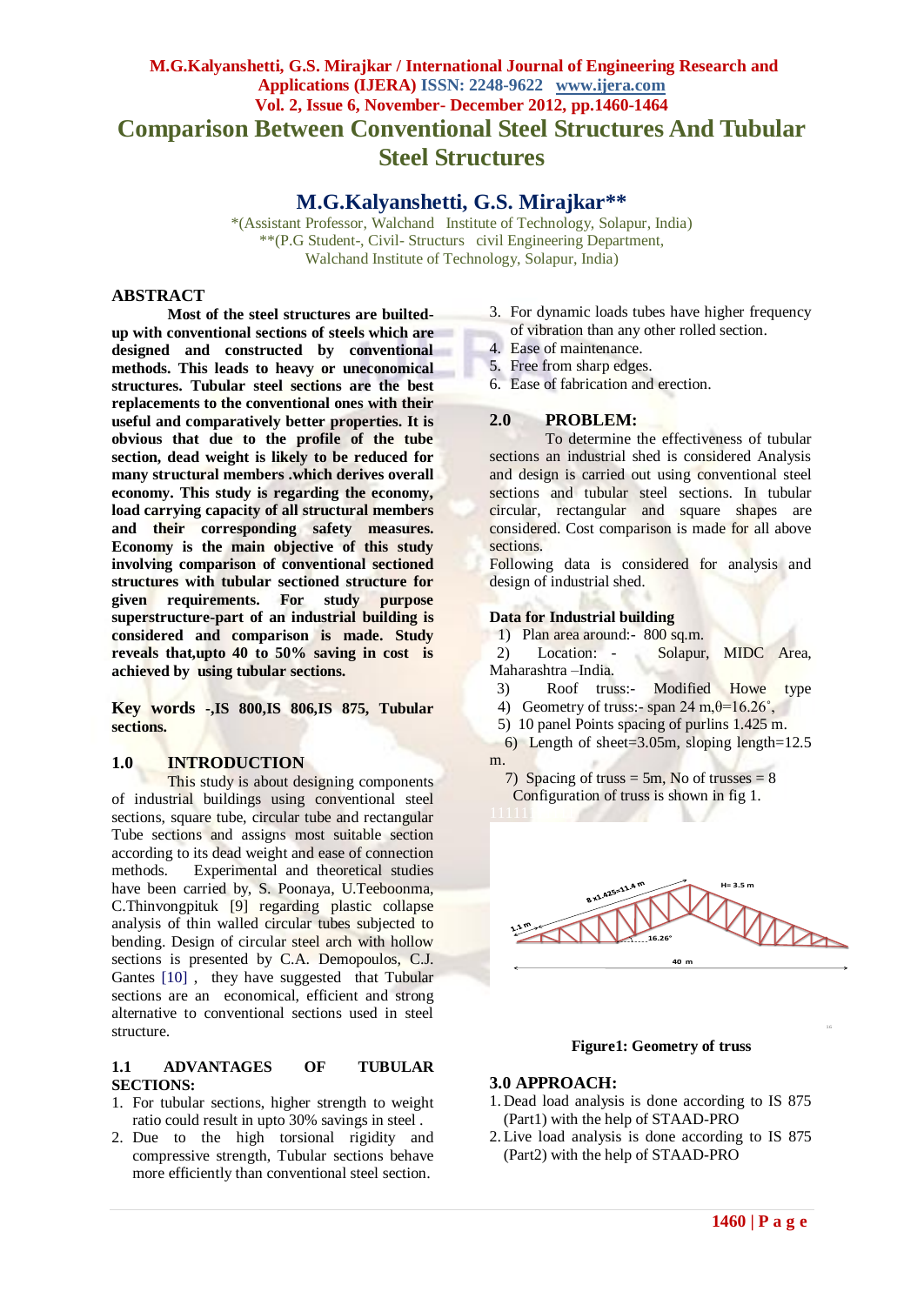- 3.Wind load analysis is done according to IS 875 ( (part 3) with the help of STAAD-PRO
- 4. Designing is done according to IS 800,IS806 and STAAD PRO

Conventional design is carried out as per IS 800 and tubular sectioned design is carried out as per IS 806.

### **4.0 RESULTS AND DESCUSSIONS**

- A) Total Dead Load.
- 1) On central purlin =3.133 kN
- 2) On intermediate purlin=2.8318 kN
- 3) On end purlin=1.5133 kN
- B) Total Live Load
- 1) On central purlin  $=2.849$  kN
- 2) On intermediate purlin=2.5241 kN
- 3) On end purlin  $[1.1]/2$  x cos16.26x 5x0.41653= 1.099kN
- C) Total Wind Load
- 
- 1) On central purlin= -7.5981 kN 2) On intermediate purlin=-6.533 kN
- 3) On end purlin=-2.846 kN

Using above results design is carried out for required load carrying capacity. Optimum sections are assigned to truss members and purlin members.Comparison is made for self weight and cost of various elements of truss such as principal rafter, tie member, strut member, sling member, purlin member. Results for single truss are presented graphically in graph 1 to graph 5. These results shows that considerable amount of saving is achieved using Tubular sections

Also analysis is carried out for total shed area of 800 sq.m. consisting 8 numbers of trusses. In this case also comparison is made for various elements of truss. Results are presented in tabular form i.e. table 1 to table 5. Study reveals that considerable saving in cost can be achieved by using tubular sections.

**Graph 1. Variation of design weights for principal rafter of Modified Howe Truss**



#### **Graph 2. variation of design weights for Tie Member of Modified Howe Truss**



**Graph 3. variation of design weights for sling member**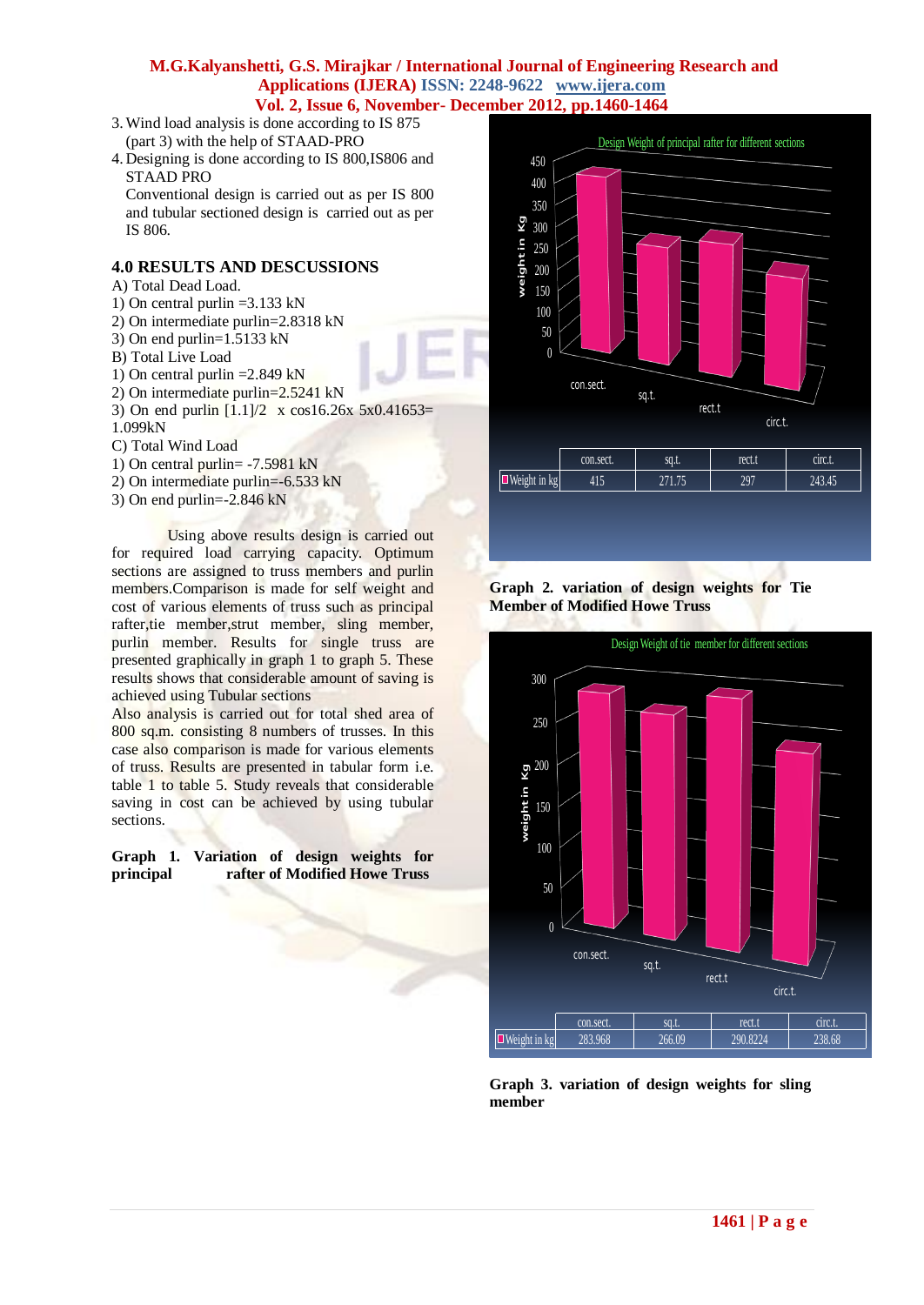

**Graph 4. variation of design weights for Strut Member** 



**Graph 5. variation of design weights for Purlin Member** 

**G**



| Table 1: comparison for principal rafter                    |                                     |                                  |                                    |      |                                            |  |
|-------------------------------------------------------------|-------------------------------------|----------------------------------|------------------------------------|------|--------------------------------------------|--|
| section                                                     | conventi<br>onal                    | <b>Squar</b><br>e<br><b>Tube</b> | Rect.t<br>ube                      |      | <b>Circ.</b> tube                          |  |
| <b>Section</b>                                              | 2ISA65x<br>65x6                     | <b>80x80x</b><br>4.8             | 122x61<br>x4.5                     |      | O.D.114.3.7,<br><b>N.B.100</b><br>$,t=3.6$ |  |
| Weight<br>in kg/m                                           | $2x14.9=2$<br>9.8                   | 9.66                             | 11.88                              |      | 6.42                                       |  |
| Wight<br>for<br>8<br>trusses(k<br>g)                        | 3814.4                              | 1236.4                           | 1520.6<br>$\overline{\mathcal{L}}$ |      | 822.08                                     |  |
| <b>Reductio</b><br>n in kg                                  |                                     | 142.96<br>32                     | $-54.83$                           |      | 1198.75                                    |  |
| Rate for<br>8 trusses<br><b>Rs</b>                          | 113587.2                            | 117084                           | 127961                             |      | 105019.2                                   |  |
| <b>Total</b><br>saving<br><b>Rs</b>                         |                                     | $-3497$                          | 143748                             | 8568 |                                            |  |
| $\frac{6}{10}$<br>save<br>saving                            |                                     | 3.07%<br>$(\text{loss})$         | 12.65<br>$(\text{loss})$           |      | 7.54 saving                                |  |
|                                                             | Table2: comparison for strut member |                                  |                                    |      |                                            |  |
| section                                                     | conventi<br>onal                    | Square<br>Tube                   | Rect.tube                          |      | Circ.<br>tube                              |  |
| section                                                     | ISA65x6<br>5x8                      | 60x60x<br>3.2                    | 80x40x3.<br>$\overline{2}$         |      | O.D60.3,<br><b>N.B50</b><br>$,t=3.6$       |  |
| Weight in<br>kg/m                                           | 7.7                                 | 5.5                              | 5.5                                |      |                                            |  |
| <b>Wight for</b><br>8 trusses<br>$\overline{(\mathbf{kg})}$ | 1624.51                             | 1160.48                          | 1160.48                            |      | 1061.20                                    |  |
| <b>Reductio</b><br>n in kg                                  |                                     | 464.03                           | 464.03                             |      | 563.31                                     |  |
| Rate for 8<br>trusses<br>$\mathbf{Rs}$                      | 81225.76                            | 63826.4                          | 63826.4                            |      | 58366.4                                    |  |
| <b>Total</b><br>saving Rs                                   |                                     | 17399.3<br>6                     | 17399.36                           |      | 22859.36                                   |  |
| total<br>$\frac{0}{0}$<br>saving                            |                                     | 21.42%                           | 21.42%                             |      | 28.142                                     |  |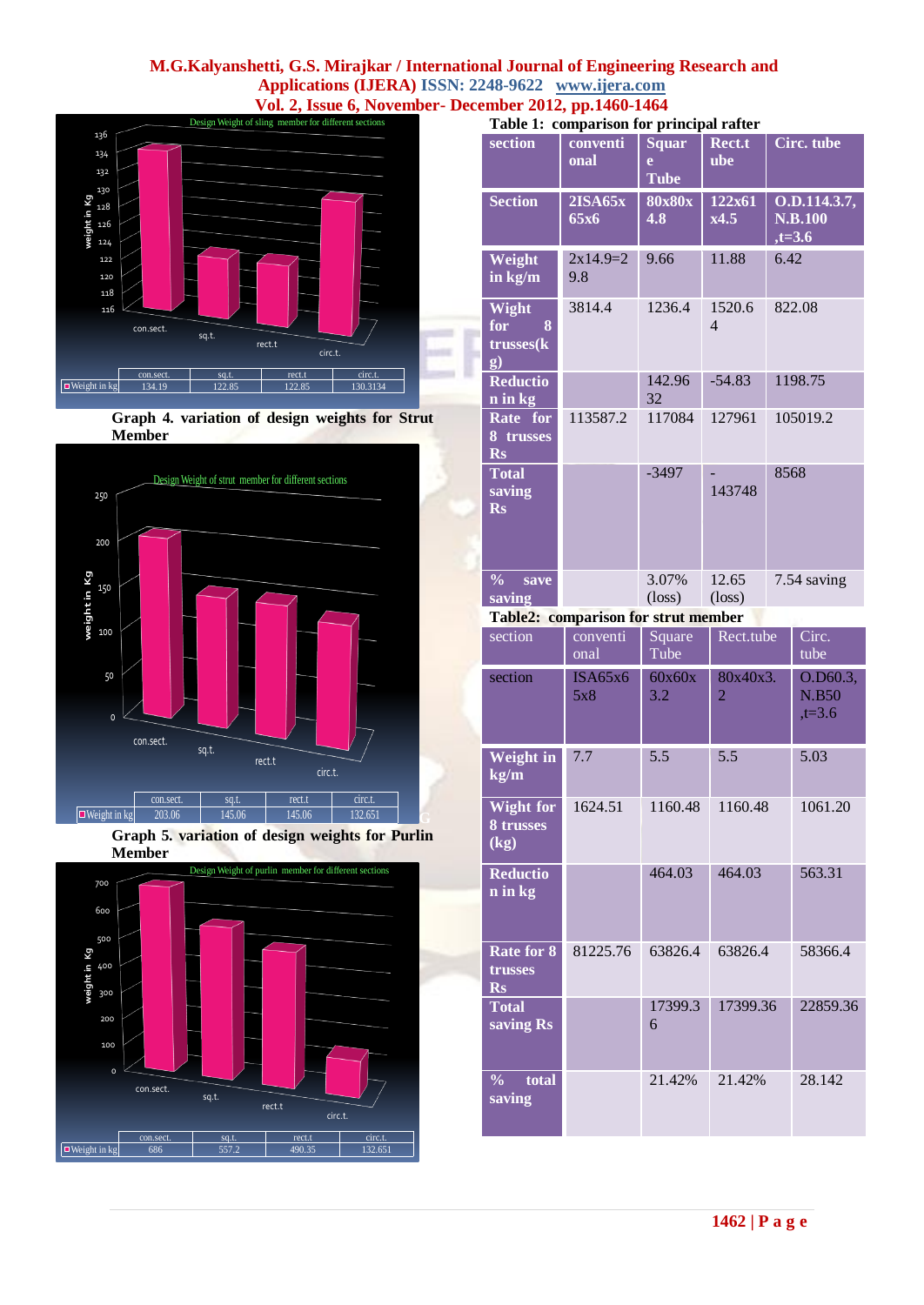|  | Table 3: comparison for Tie member |  |  |  |
|--|------------------------------------|--|--|--|
|--|------------------------------------|--|--|--|

| section                                             | conventio<br>nal | Square<br>Tube | Rect.tu<br>be  | Circ.<br>tube                         |  |
|-----------------------------------------------------|------------------|----------------|----------------|---------------------------------------|--|
|                                                     | 2ISA70x7<br>0x8  | 80x80x<br>4.8  | 122x61<br>x4.5 | O.D.11<br>4.3,N.B.<br>100<br>$,t=3.6$ |  |
| <b>Weight in</b><br>$\overline{\text{kg}}/\text{m}$ | 16.6             | 10.87          | 11.88          | 9.75                                  |  |
| <b>Wight for</b><br>8<br>trusses(kg                 | 3320             | 2174           | 2376           | 1950                                  |  |
| <b>Reductio</b><br>n in kg                          |                  | 1146           | 944            | 1370                                  |  |
| Rate for 8<br><b>trusses</b> Rs                     | 166000           | 119570         | 130680         | 107250                                |  |
| <b>Total</b><br>saving Rs                           |                  | 46430          | 35320          | 58750                                 |  |
| total<br>$\frac{0}{0}$<br>saving                    |                  | 27.96%         | 21.27%         | 35.39%                                |  |

**Table 4: comparison for sling member**

| r able +. Comparison for sing member |                  |                              |                            |                                         |  |  |
|--------------------------------------|------------------|------------------------------|----------------------------|-----------------------------------------|--|--|
| section                              | convent<br>ional | <b>Square</b><br><b>Tube</b> | Rect.t<br><b>ube</b>       | Circ.<br>tube                           |  |  |
| section                              | ISA50x<br>50x6   | 50x50x3.2                    | 60x40<br>x2.9              | O.D4<br>8.3, N.<br><b>B40</b><br>$,t=4$ |  |  |
| Weight<br>in<br>kg/m                 | 4.5              | 4.12                         | 4.12                       | 4.37                                    |  |  |
| Wight<br>for<br>8<br>trusses(kg)     | 1073.52          | 982.8                        | 982.8                      | 1042                                    |  |  |
| <b>Reduction</b><br>in kg            |                  | 90.72                        | 90.72                      | 31.02                                   |  |  |
| Rate for 8<br>trusses<br>(Rs)        | 53676            | 54054                        | 54054                      | 57337                                   |  |  |
| <b>Total</b><br>saving Rs            |                  | $-378$ (loss)                | $-378L$                    | 3661<br>L                               |  |  |
| $\frac{0}{0}$<br>total<br>saving     |                  | $0.7\%$ (loss)               | $0.7\%$<br>$(\text{loss})$ | 6.8%<br>$(\text{loss})$                 |  |  |

**Table 5: comparison for Purlin member** 

| section                                        | conventi<br>onal        | Square<br>Tube      | Rect.tube      | Circ.<br>tube                                 |  |  |  |
|------------------------------------------------|-------------------------|---------------------|----------------|-----------------------------------------------|--|--|--|
|                                                | <b>ISA125x</b><br>95x12 | 113.5x113.5<br>x4.8 | 122x61x<br>5.4 | <b>O.D.139</b><br>.7, N.B.1<br>25<br>$,t=4.5$ |  |  |  |
| Weight<br>in kg/m                              | 19.6                    | 15.92               | 14.01          | 15.00                                         |  |  |  |
| Wight<br>for $20$<br>purlins(<br>$\mathbf{kg}$ | 13720                   | 11144               | 9807           | 10500                                         |  |  |  |
| <b>Reducti</b><br>on in kg                     |                         | 2576                | 3913           | 3220                                          |  |  |  |
| Rate<br>for $20$<br>purlins<br>$\mathbf{R}s$   | 686000                  | 612920              | 539380         | 577500                                        |  |  |  |
| <b>Total</b><br>savings                        |                         | 73080               | 146620         | 438500                                        |  |  |  |
| % total<br>saving                              |                         | 10.65%              | 21.37%         | 15.81%                                        |  |  |  |

#### **4.1 TOTAL COST:**

**.** Total cost for modified Howe truss using conventional sections: Rs  $1,46496.62$  /-. Total cost for modified Howe truss using square tube sesections: Rs 74,962.83 /-. (%

saving in  $cost = 48.83\%$ )

. Total cost for modified Howe truss using rectangular tubee sections: Rs  $74034.26$  /- (/%) saving in cost=49.46%)

. Total cost for modified Howe truss using circuartube sections: Rs  $60996.68$  /- (%) saving=58.36% )

#### . **5.0 CONCLUSION**

.

Above study reveals that tubular sections proves to be economical. Total saving of almost 50 % to 60 % in cost is achieved. Out of circular, square and rectangular shapes, due to connection difficulties of circular tube sections, it is suggested to adopt rectangular or square tube sections. This study is for a given area of 800 sq.m. and truss of modified howe type. Effectiveness of Tubular section can be verified for different plan areas for various types of trusses.

From above observations and results one can conclude that, the structural members having larger unsupported lengths can be assigned tubular sections which will derive overall economy. For smaller unsupported lengths one will have to assign minimum sections for both conventional and tubular sections so that economy is not considerably achieved. In such cases due to larger initial cost it becomes uneconomical. Initial cost for tubular sections is more however ,due to